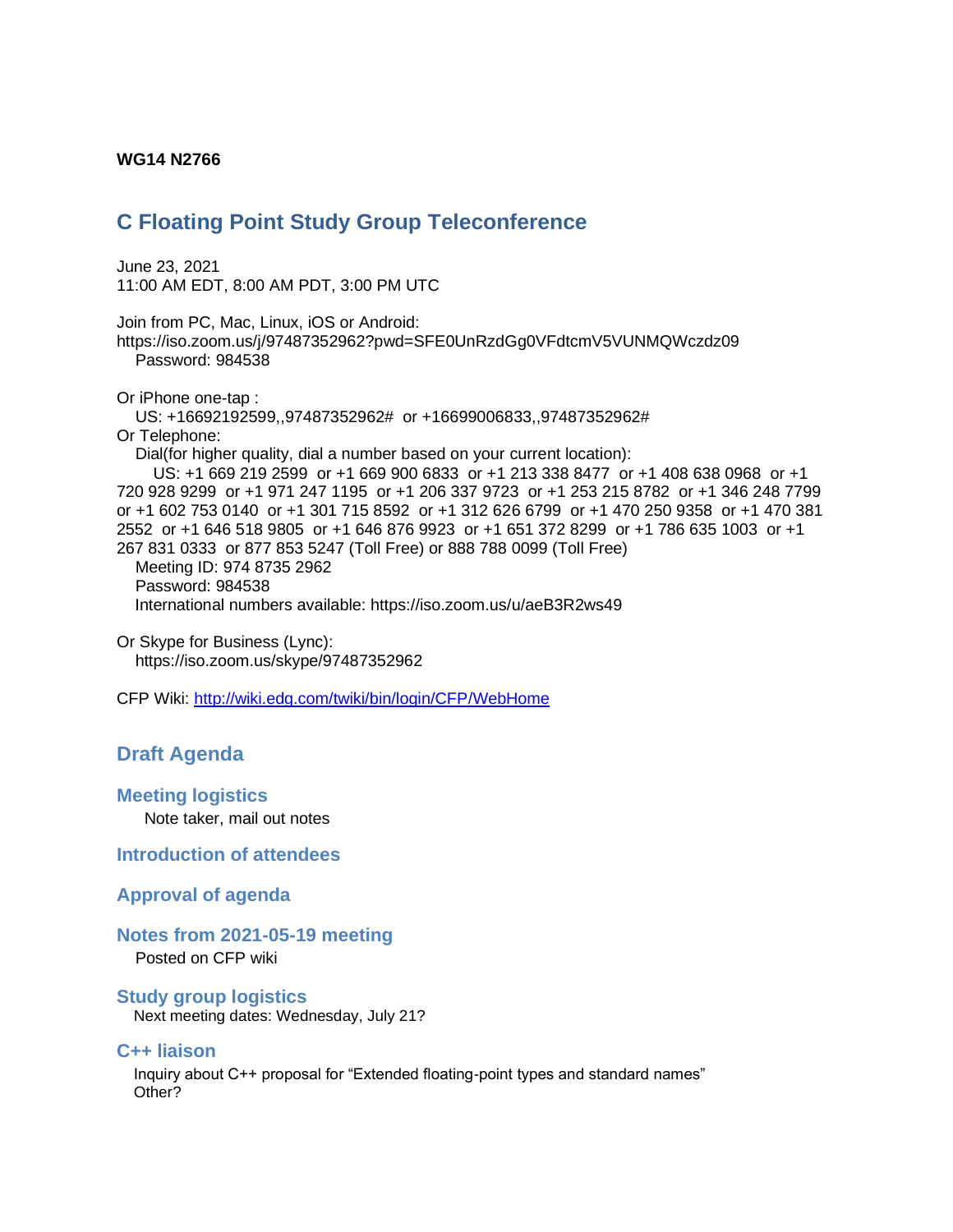## **C23 integration**

Latest C2X drafts:

<http://www.open-std.org/jtc1/sc22/wg14/www/docs/n2596.pdf> <http://www.open-std.org/jtc1/sc22/wg14/www/docs/n2573.pdf> <http://www.open-std.org/jtc1/sc22/wg14/www/docs/n2478.pdf>

Part 1 Part 2 Part 3 Part 4ab Part 5abcd IEC 60559:2020 support

## **Carry-over action items**

None

## **Action items from 2021-05-19 meeting**

Fred: WG14 N2714 Add "a" before "NaN" in last bullet.

 Fred: Default static init [CFP 1990]: rewrite as: zero, and if it has DFP type, the quantum exponent is implementation defined; (not sure about "quantum" here) (look at C std to see if bullet list ends in ; not .) Do changes, and submit to WG14.

 Fred: cr\_ prefix [CFP 1967] N2715: Submitted to WG14. Make sure last sentence of paragraph is kept when discuss with WG14. [N2715](http://www.open-std.org/jtc1/sc22/wg14/www/docs/n2715.htm) 2021/05/09 Tydeman, cr\_ prefix

 Jim: [CFP 1997]: Range error definition as union of overflow and underflow. Change "below" in footnote to "In this subclause". Do that change and submit to WG14.Submit to WG14. [N2745](http://www.open-std.org/jtc1/sc22/wg14/www/docs/n2745.pdf) 2021/05/30 Thomas, C23 proposal - range error definition

Jim: [CFP 1997]: Range error definitions of overflow and underflow. Overflow: "ordinary accuracy" not defined, but OK. Underflow: exact minimum normal is underflow. Seems wrong. But no better wording.

AI: Jim Submit to WG14.

- [\[Cfp-interest 2006\] Re: AIs related to range errors clarifications](https://mailman.oakapple.net/pipermail/cfp-interest/2021-May/002020.html) *Fred J. Tydeman*
	- o [\[Cfp-interest 2007\] Re: AIs related to range errors clarifications](https://mailman.oakapple.net/pipermail/cfp-interest/2021-May/002021.html) *Jim Thomas* ▪ [\[Cfp-interest 2008\] Re: AIs related to range errors clarifications](https://mailman.oakapple.net/pipermail/cfp-interest/2021-May/002022.html) *Fred J.* 
		- *Tydeman*
			- [\[Cfp-interest 2009\] Re: AIs related to range errors clarifications](https://mailman.oakapple.net/pipermail/cfp-interest/2021-May/002023.html) *David Chen*
			- [Cfp-interest 2011] Re: Als related to range errors clarifications Jim *Thomas*
			- [\[Cfp-interest 2010\] Re: AIs related to range errors clarifications](https://mailman.oakapple.net/pipermail/cfp-interest/2021-May/002024.html) *Jim Thomas*
	- o [\[Cfp-interest 2012\] Re: AIs related to range errors clarifications](https://mailman.oakapple.net/pipermail/cfp-interest/2021-May/002026.html) *David Hough CFP* ▪ [\[Cfp-interest 2013\] Re: AIs related to range errors clarifications](https://mailman.oakapple.net/pipermail/cfp-interest/2021-May/002027.html) *Jim Thomas*

[N2746](http://www.open-std.org/jtc1/sc22/wg14/www/docs/n2746.pdf) 2021/05/30 Thomas, C23 proposal - overflow and underflow definitions

 Jim: [CFP 1997]: Annex F overflow and underflow Reword footnote 403.